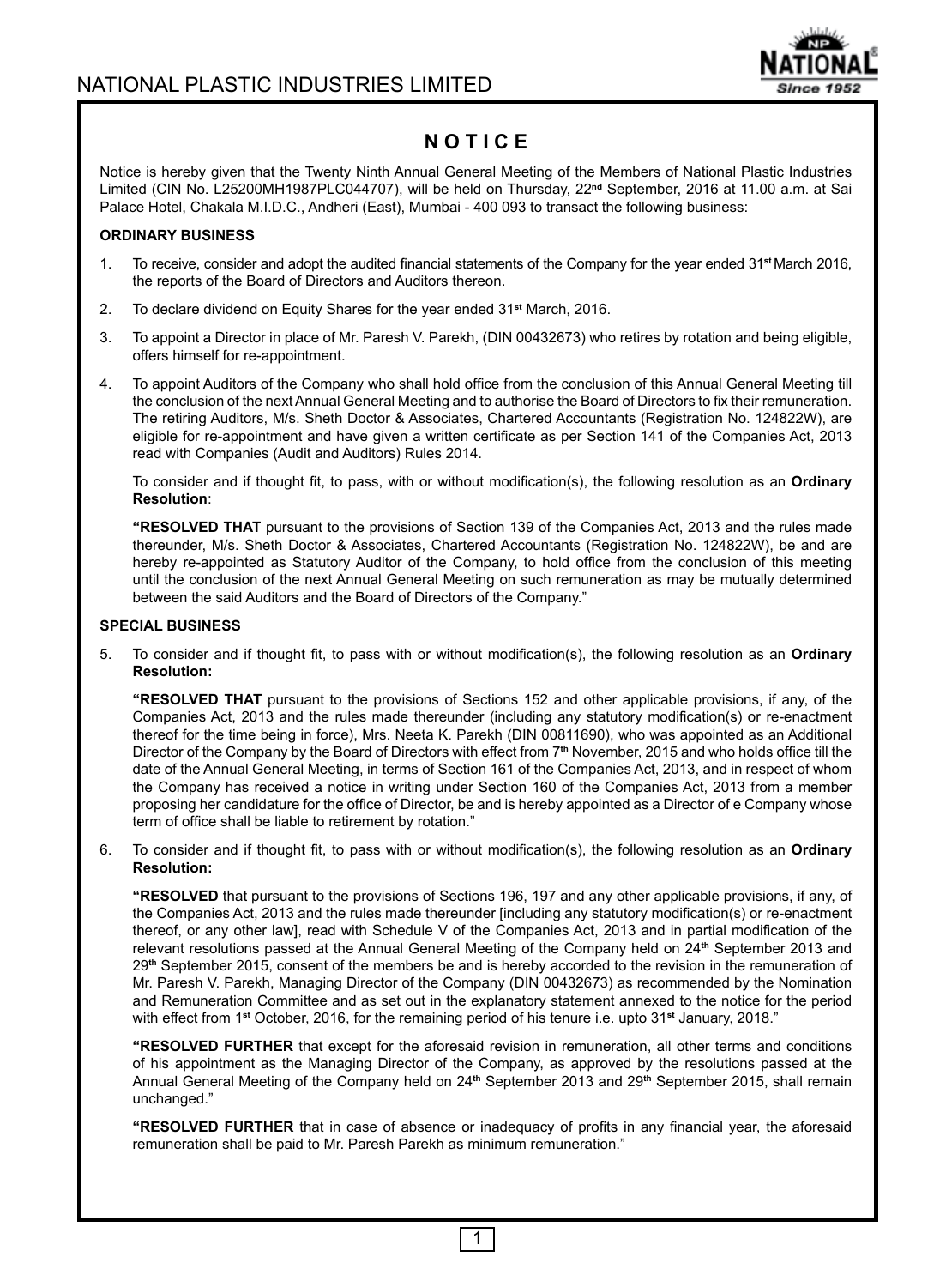

**"RESOLVED FURTHER** that the Board be and is hereby authorized to do all such acts, deeds, matters and things as may be deemed necessary to give effect to this resolution."

7. To consider and if thought fit, to pass with or without modification(s), the following resolution as an **Ordinary Resolution:**

**"RESOLVED** that pursuant to the provisions of Sections 196, 197 and any other applicable provisions, if any, of the Companies Act, 2013 and the rules made thereunder [including any statutory modification(s) or re-enactment thereof, or any other law], read with Schedule V of the Companies Act, 2013 and in partial modification of the relevant resolutions passed at the Annual General Meeting of the Company held on 24**th** September 2013 and 29**th** September 2015, consent of the members be and is hereby accorded to the revision in the remuneration of Mr. Ketan V. Parekh, Joint Managing Director of the Company (DIN 00432734) as recommended by the Nomination and Remuneration Committee and as set out in the explanatory statement annexed to the notice for the period with effect from 1**st** October, 2016, for the remaining period of his tenure i.e. upto 31**st** January, 2018."

**"RESOLVED FURTHER** that except for the aforesaid revision in remuneration, all other terms and conditions of his appointment as the Joint Managing Director of the Company, as approved by the resolutions passed at the Annual General Meeting of the Company held on 24**th** September 2013 and 29**th** September 2015, shall remain unchanged."

**"RESOLVED FURTHER** that in case of absence or inadequacy of profits in any financial year, the aforesaid remuneration shall be paid to Mr. Ketan Parekh as minimum remuneration."

**"RESOLVED FURTHER** that the Board be and is hereby authorized to do all such acts, deeds, matters and things as may be deemed necessary to give effect to this resolution."

> **On behalf of the Board of Directors For NATIONAL PLASTIC INDUSTRIES LIMITED**

**Date: 10th August, 2016** 

**Place: Mumbai PARESH V. PAREKH**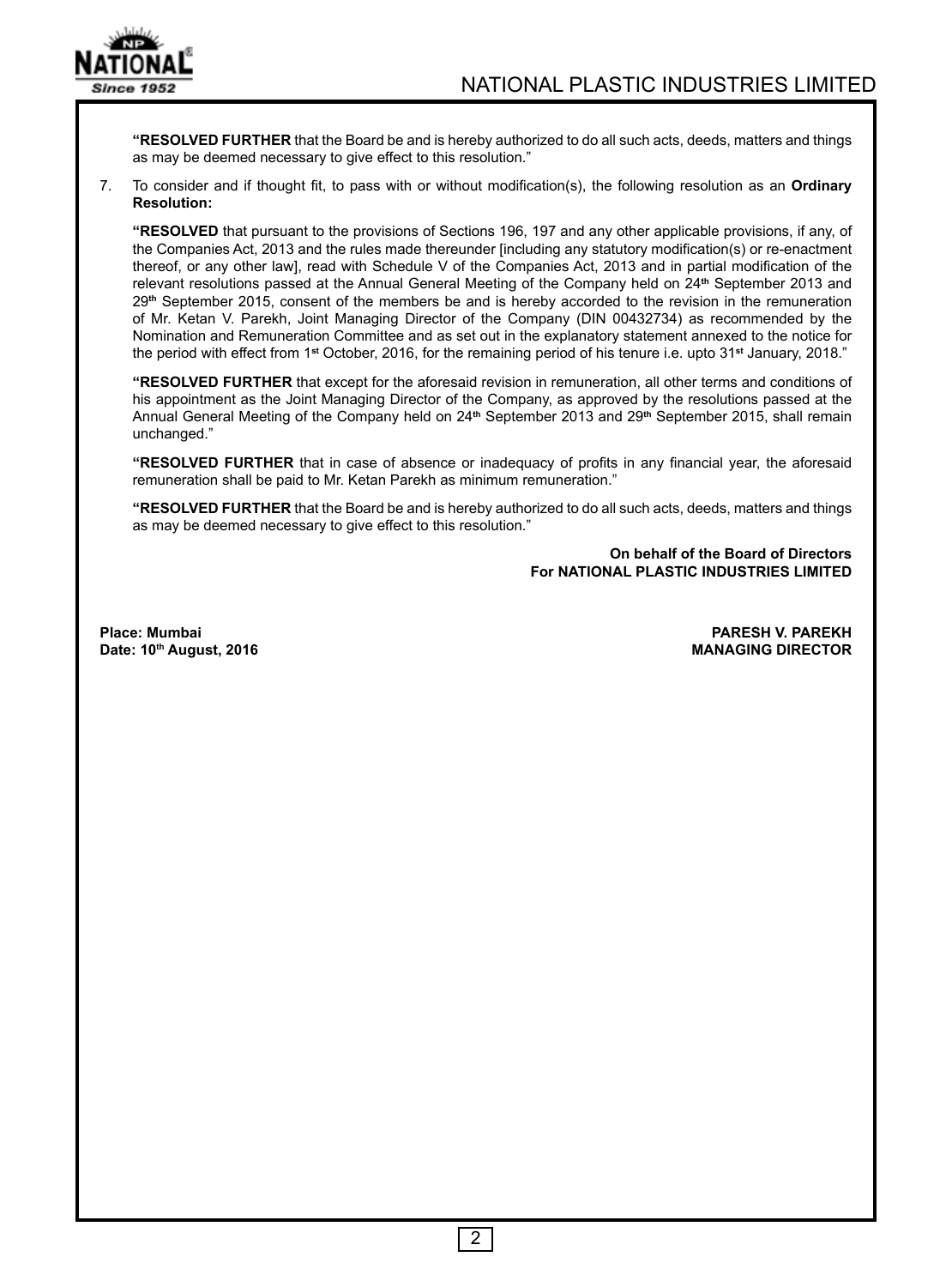

## **N O T E S**

#### **1. A MEMBER ENTITLED TO ATTEND AND VOTE AT THE MEETING IS ENTITLED TO APPOINT A PROXY TO ATTEND AND VOTE INSTEAD OF HIMSELF AND THE PROXY NEED NOT BE A MEMBER OF THE COMPANY. THE INSTRUMENT APPOINTING A PROXY, TO BE EFFECTIVE, MUST BE DULY FILLED, STAMPED AND SIGNED AND MUST BE DEPOSITED AT THE REGISTERED OFFICE OF THE COMPANY NOT LESS THAN 48 HOURS BEFORE THE COMMENCEMENT OF THE MEETING.**

 A person can act as a proxy on behalf of members not exceeding fifty (50) and holding in the aggregate not more than ten percent (10%) of the total share capital of the Company carrying voting rights. Further, a member holding more than ten percent (10%) of the total share capital of the Company carrying voting rights may appoint a single person as proxy and such person shall not act as proxy for any other person or shareholder.

- 2. Corporate Members intending to send their authorized representatives to attend the meeting are requested to send a certified copy of the Board Resolution authorizing their representative to attend and vote on their behalf at the meeting.
- 3. During the period beginning 24 hours before the time fixed for the commencement of the meeting and ending with the conclusion of the meeting, a member would be entitled to inspect the proxies lodged at any time during the business hours of the Company, provided that not less than three days of notice in writing is given to the Company.
- 4. An Explanatory Statement pursuant to Section 102 of the Companies Act, 2013 in respect of the Special Business to be transacted at the Meeting is annexed hereto. The relevant details as required under Regulation 36(3) of SEBI (Listing Obligations and Disclosure Requirements) Regulations, 2015, of the person seeking re-appointment as Director under Item No. 3 of the Notice is also annexed.
- 5. The Annual Report will also be available on the website of the Company at www.nationalplastic.com in the Investors section.
- 6. The Register of Members and the Share Transfer Books shall remain closed from Thursday, 15**th** September, 2016 to Thursday, 22**nd** September, 2016 (both days inclusive), for the purpose of payment of Dividend and Annual General Meeting(AGM) of the Company.
- 7. Dividend on equity shares as recommended by the Board of Directors for the year ended 31**st** March 2016, upon declaration at the AGM, will be payable to those eligible Members whose names stand in the Register of Members/Register of Beneficial holders of shares as the case may be for shares held in physical and electronic (demat) form, respectively on 14**th** September, 2016.
- 8. All the Members are requested to:
	- i. bring their copies of the Annual Report and the duly filled in Attendance Slip for attending the Annual General Meeting.
	- ii. send their queries with respect to the accounts and operations of the Company at least 10 days in advance so that the required information can be made available at the meeting.
	- iii. direct all the correspondence relating to dividends, transfer and transmission of shares, change in their registered address, to the Company's Registrar and Transfer Agents, **Sharex Dynamic (India) Pvt. Ltd,** Unit 1, Luthra Industrial Premises, Safed Pool, Andheri Kurla Road, Andheri (East), Mumbai - 400072.

 Members holding shares in the electronic form are advised to inform change in address directly to their respective depository participants.

- iv. quote their Folio No. / DP ID and Client ID No. in all their correspondence with the Registrar and Share Transfer Agents.
- v. intimate Registrar and Share Transfer Agents M/s. Sharex Dynamic (India) Pvt. Ltd. for consolidation of their folios, in case they are having more than one folio.
- vi. note that no gifts/coupons shall be distributed at the Annual General Meeting.
- 9. The Notice of AGM, Annual Report and Attendance Slip are being sent in electronic mode as a link to all the Members whose email address is registered with the Company or the Depository Participant(s), unless any Member has requested for the hard copy of the same. For members who have not registered their email address, physical copies of the Notice of AGM, Annual Report and Attendance Slip are being sent in the permitted mode.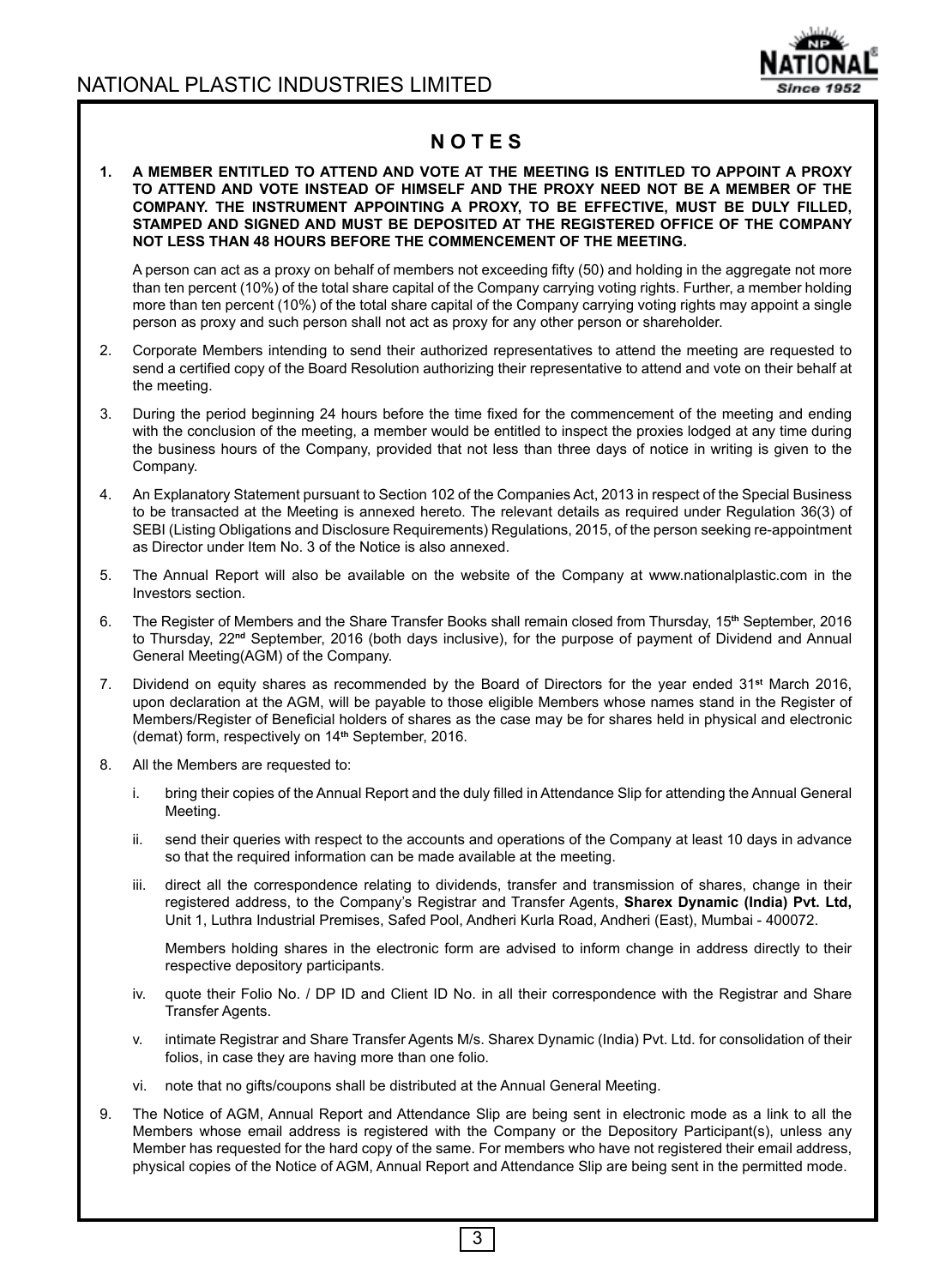

- 10. The route map showing directions to reach the venue of the AGM is set out in the Report.
- 11. In case of Joint holders attending the meeting, only such joint holder whose name is higher in the order of names will be entitled to vote.

### **12. VOTING THROUGH ELECTRONIC MEANS:**

- I. In compliance with provisions of Section 108 of the Companies Act, 2013, Rule 20 of the Companies (Management and Administration) Rules, 2014 as amended by the Companies (Management and Administration) Amendment Rules, 2015 and Regulation 44 of the Securities and Exchange Board of India (Listing Obligations and Disclosure Requirements) Regulations 2015 (Listing Regulations), the Company is pleased to provide members facility to exercise their right to vote on resolutions proposed to be considered at the Annual General Meeting (AGM) by electronic means and the business may be transacted through e-Voting Services. The facility of casting the votes by the members using an electronic voting system from a place other than venue of the AGM ("remote e-voting") will be provided by National Securities Depository Limited (NSDL).
- II. The facility for voting through ballot paper shall be made available at the AGM and the members attending the meeting who have not cast their vote by remote e-voting shall be able to exercise their right at the meeting through ballot paper.
- III. The members who have cast their vote by remote e-voting prior to the AGM may also attend the AGM but shall not be entitled to cast their vote again.
- IV. The remote e-voting period commences on 19**th** September, 2016 (9:00 am) and ends on 21**st** September, 2016 (5:00 pm). During this period members of the Company, holding shares either in physical form or in dematerialized form, as on the cut-off date of 15**th** September, 2016, may cast their vote by remote e-voting. The remote e-voting module shall be disabled by NSDL for voting thereafter. Once the vote on a resolution is cast by the member, the member shall not be allowed to change it subsequently.
- V. The process and manner for remote e-voting are as under:
	- A. In case a Member receives an email from NSDL [for members whose email IDs are registered with the Company/Depository Participants(s)] :
		- (i) Open email and open PDF file viz; "National e-voting.pdf" with your Client ID or Folio No. as password. The said PDF file contains your user ID and password/PIN for remote e-voting. Please note that the password is an initial password.
		- (ii) Launch internet browser by typing the following URL: https://www.evoting.nsdl.com/
		- (iii) Click on Shareholder Login
		- (iv) Put user ID and password as initial password/PIN noted in step (i) above. Click Login.
		- (v) Password change menu appears. Change the password/PIN with new password of your choice with minimum 8 digits/characters or combination thereof. Note new password. It is strongly recommended not to share your password with any other person and take utmost care to keep your password confidential.
		- (vi) Home page of remote e-voting opens. Click on remote e-voting: Active Voting Cycles.
		- (vii) Select "EVEN" of "National Plastic Industries Limited".
		- (viii) Now you are ready for remote e-voting as Cast Vote page opens.
		- (ix) Cast your vote by selecting appropriate option and click on "Submit" and also "Confirm" when prompted.
		- (x) Upon confirmation, the message "Vote cast successfully" will be displayed.
		- (xi) Once you have voted on the resolution, you will not be allowed to modify your vote.

4

 (xii) Institutional shareholders (i.e. other than individuals, HUF, NRI etc.) are required to send scanned copy (PDF/JPG Format) of the relevant Board Resolution/ Authority letter etc. together with attested specimen signature of the duly authorized signatory(ies) who are authorized to vote, to the Scrutinizer through e-mail to ashishlalpuria@yahoo.co.in with a copy marked to evoting@nsdl.co.in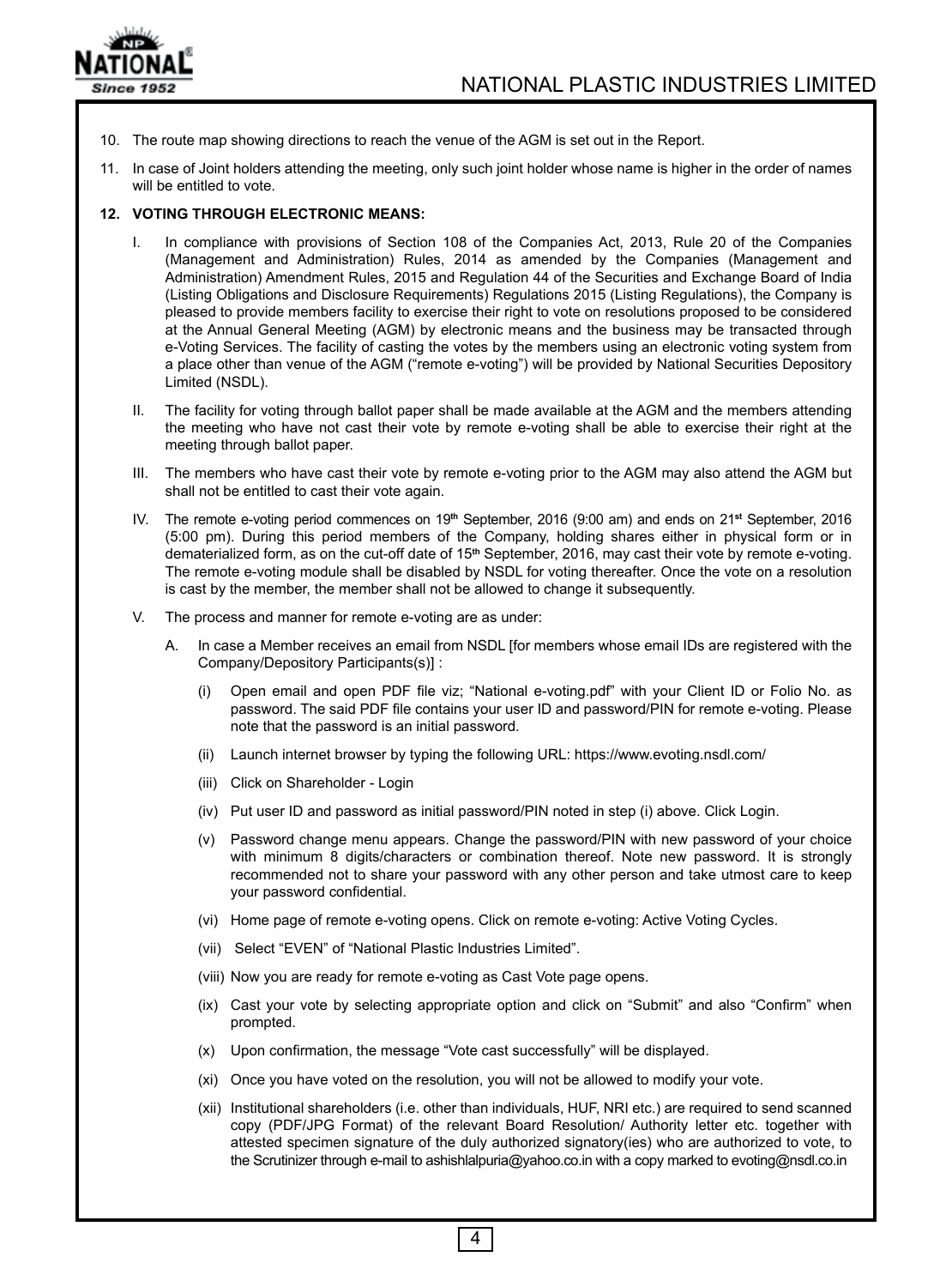

- B. In case a Member receives physical copy of the Notice of AGM [for members whose email IDs are not registered with the Company/Depository Participants(s) or requesting physical copy] :
	- (i) Initial password is provided at the bottom of the Attendance Slip for the AGM

#### **EVEN (Remote e-voting Event Number) USER ID PASSWORD/PIN**

- (ii) Please follow all steps from Sl. No. (ii) to Sl. No. (xii) above, to cast vote.
- VI. In case of any queries, you may refer the Frequently Asked Questions (FAQs) for Members and remote e-voting user manual for Members available at the downloads section of www.evoting.nsdl.com or call on toll free no.: 1800-222-990.
- VII. If you are already registered with NSDL for remote e-voting then you can use your existing user ID and password/PIN for casting your vote.
- VIII. You can also update your mobile number and e-mail id in the user profile details of the folio which may be used for sending future communication(s).
- IX. The voting rights of members shall be in proportion to their shares of the paid up equity share capital of the Company as on the cut-off date of 15**th** September, 2016.
- X. Any person, who acquires shares of the Company and become member of the Company after dispatch of the notice and holding shares as of the cut-off date i.e. 15**th** September, 2016, may obtain the login ID and password by sending a request at evoting@nsdl.co.in or investor@nationalplastic.com.

 However, if you are already registered with NSDL for remote e-voting then you can use your existing user ID and password for casting your vote. If you forgot your password, you can reset your password by using "Forgot User Details/Password" option available on www.evoting.nsdl.com or contact NSDL at the following toll free no.: 1800-222-990.

- XI. A member may participate in the AGM even after exercising his right to vote through remote e-voting but shall not be allowed to vote again at the AGM.
- XII. A person, whose name is recorded in the register of members or in the register of beneficial owners maintained by the depositories as on the cut-off date only shall be entitled to avail the facility of remote e-voting or voting at the AGM through ballot paper.
- XIII. Mrs. Jayshree A. Lalpuria, Practicing Company Secretary (Membership No. 17629) of Jayshree A. Lalpuria & Co. has been appointed as the Scrutinizer for providing facility to the members of the Company to scrutinize the voting and remote e-voting process in a fair and transparent manner.
- XIV. The Chairman shall, at the AGM, at the end of discussion on the resolutions on which voting is to be held, allow voting with the assistance of scrutinizer, by use of "Ballot Paper" for all those members who are present at the AGM but have not cast their votes by availing the remote e-voting facility.
- XV. The Scrutinizer shall after the conclusion of voting at the general meeting, will first count the votes cast at the meeting and thereafter unblock the votes cast through remote e-voting in the presence of at least two witnesses not in the employment of the Company and shall make, not later than three days of the conclusion of the AGM, a consolidated scrutinizer's report of the total votes cast in favour or against, if any, to the Chairman or a person authorized by him in writing, who shall countersign the same and declare the result of the voting forthwith.
- XVI. The Results declared alongwith the report of the Scrutinizer shall be placed on the website of the Company www.nationalplastic.com and on the website of NSDL immediately after the declaration of result by the Chairman or a person authorized by him in writing. The results shall also be immediately forwarded to the BSE Limited, Mumbai.
- 13. For transfer of shares held in Physical mode the transferee should submit along with the transfer documents copy of PAN Card for registration of transfer request.
- 14. The Securities and Exchange Board of India (SEBI) and Reserve Bank of India (RBI) have advised all listed companies to mandatorily use the Electronic Clearing Services (ECS) mandate facility wherever possible for payment of dividend to the Members. In view of this stipulation, the Company has implemented the ECS facility. Members holding shares in physical form are requested to provide the Company with ECS details for crediting the future dividend payment directly to their respective bank accounts. The Company shall be able to co-ordinate with the bankers only on receipt of necessary information. The Members holding shares in electronic form may instruct their DP's accordingly.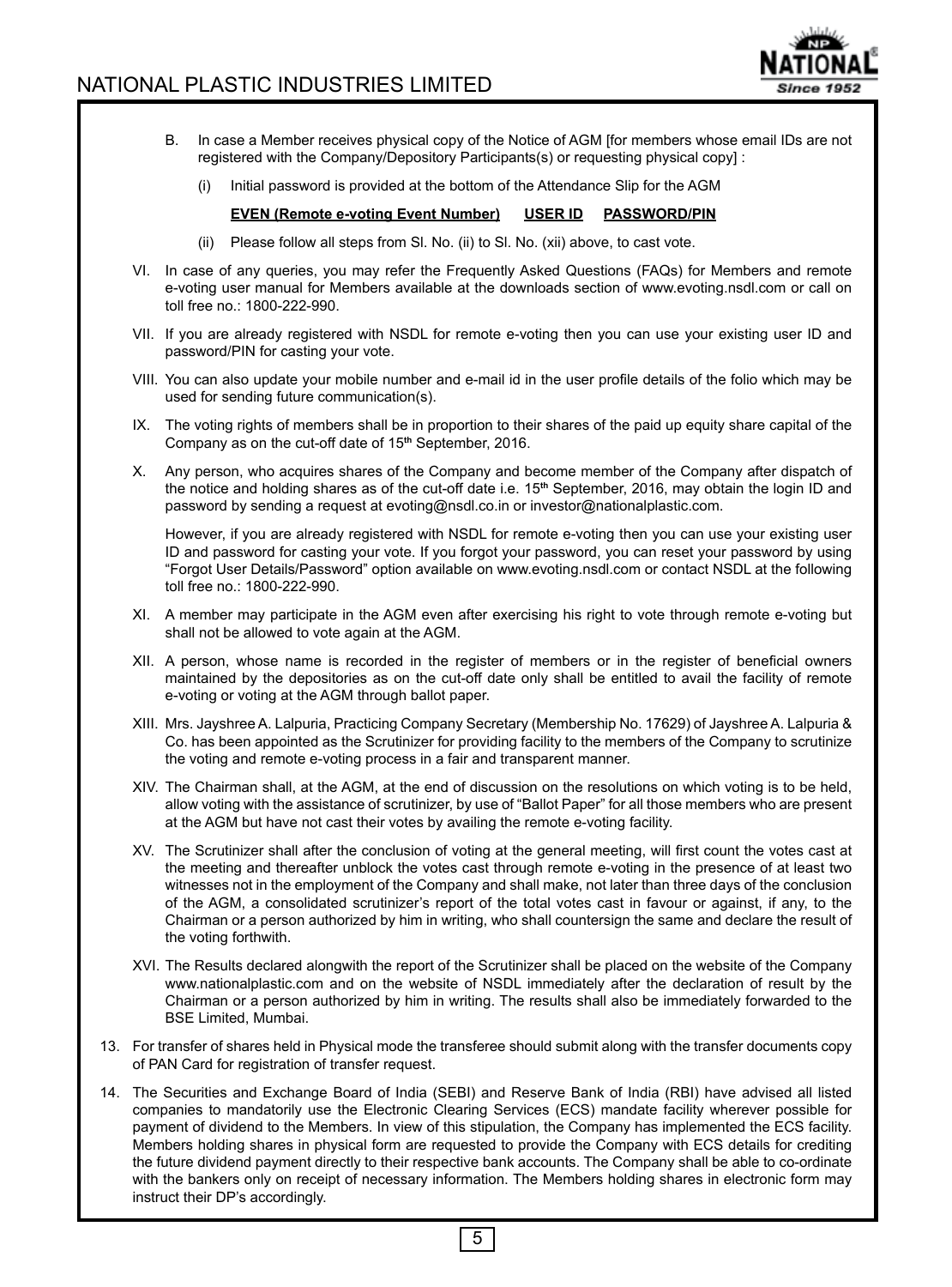

15. The Securities and Exchange Board of India (SEBI) has mandated the submission of Permanent Account Number (PAN) by every participant in securities market. Members holding shares in electronic form are, therefore, requested to submit their PAN to their Depository Participants with whom they are maintaining their demat accounts. Members holding shares in physical form can submit their PAN to the Company / M/s. Sharex Dynamic (India) Private Limited.

16. Members holding shares in dematerialized form are requested to intimate all changes pertaining to their registered email id, bank details, NECS, Mandates, Nominations, power of attorney etc to their Depository Participants. Changes intimated to the Depository Participants will then be automatically reflected in the Company's records which will help the Company and its Registrar and Transfer Agents, M/s. Sharex Dynamic (India) Private Limited, to provide efficient and better service to the Members. Members holding shares in physical form are requested to advice such changes to the Company's Registrar and Transfer Agents, M/s. Sharex Dynamic (India) Private Limited.

- 17. Members holding shares in physical form are requested to consider converting their holding to dematerialized form to eliminate all risks associated with physical shares. Members can contact the Company's Registrar and Transfer Agents, M/s. Sharex Dynamic (India) Private Limited for assistance in this regard.
- 18. Pursuant to Section 205A of the Companies Act, 1956, dividend which remain unpaid or unclaimed for a period of 7 years, will be transferred to Investor Education and Protection Fund (IEPF) of the Central Government. Shareholders, who have not encashed the dividend warrant(s) so far for the Financial Years 2009-2010 onwards, are requested to make their claims to the Company's Registrar and Transfer Agents. It may be noted that once the unclaimed dividend is transferred, on the expiry of seven years from the date of declaration, to the IEPF, as stated herein, no claim shall lie in respect thereof. Pursuant to the provisions of Investor Education and Protection Fund (Uploading of information regarding unpaid and unclaimed amounts lying with companies) Rules, 2012, the Company has uploaded the details of unpaid and unclaimed amounts lying with the Company as on September 29, 2015 (date of last Annual General Meeting) on the website of the Company (www.nationalplastic.com), as also on the website of the Ministry of Corporate Affairs.
- 19. For receiving all communication including Annual Report, Notices, Circulars, etc. from the Company electronically, the members, who have not registered/updated their e-mail address so far, are requested to register/update their e-mail addresses, in respect of electronic holdings with the Depository through their concerned Depository Participant. Members who hold their shares in physical form and who are desirous of receiving the communications/ documents in electronic form are requested to promptly register their e-mail addresses with the Company.

**Please note that as a valued shareholder of the Company, you are always entitled to receive, on request, a printed copy of the Annual Report and all other documents as stated above, free of cost.**

## **ANNEXURE TO THE NOTICE OF THE 29TH ANNUAL GENERAL MEETING**

**Explanatory Statement pursuant to Section 102 of the Companies Act, 2013**

#### **Item No. 5**

Pursuant to the recommendation of the Nomination and Remuneration Committee, the Board of Directors at its meeting held on 7**th** November, 2015, appointed Mrs. Neeta K. Parekh, as an Additional Director of the Company w.e.f. 7**th** November, 2015.

She holds office upto the date of the ensuing Annual General Meeting pursuant to Section 161 of the Companies Act, 2013.

The Company has received a notice in writing from a member alongwith the deposit of requisite amount under Section 160 of the Companies Act, 2013 proposing the candidature of Mrs. Neeta K. Parekh for the office of Director of the Company.

Mrs. Neeta K. Parekh, aged 48 years, is a Commerce graduate from HR College, Mumbai. She has also completed a Designing course from Sophia College, Mumbai. She is an entrepreneur having her own business in designing and making evening ladies bags under the brand name "Mystique Accessories".

She is currently a Director in Enpee Credit and Capital (India) Private Limited.

She holds 1099400 equity shares of the Company.

She is not disqualified from being appointed as Director in terms of Section 164 of the Companies Act, 2013 and have given her consent to act as a Director of the Company.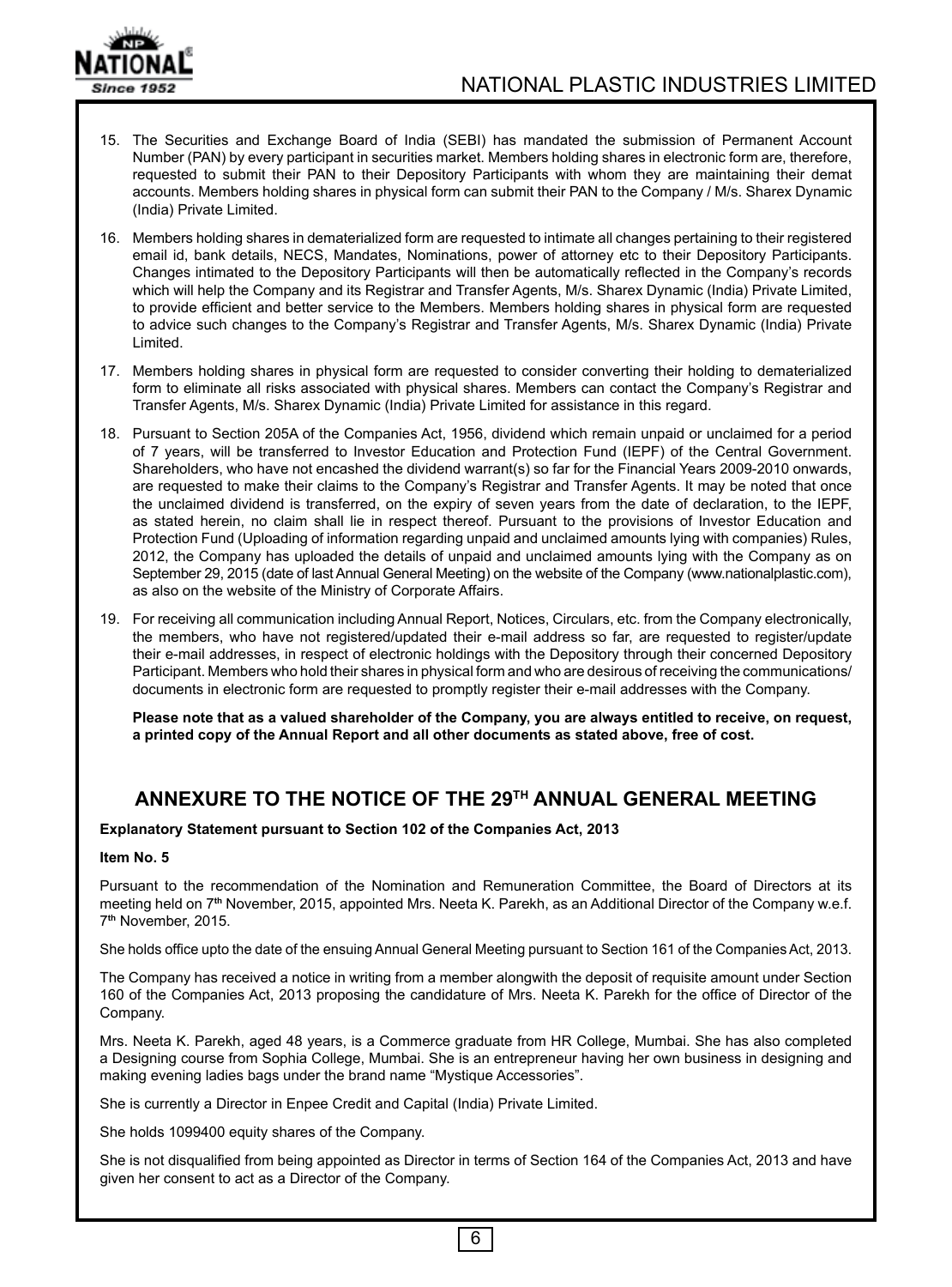

The Board considers that her association would be of immense benefit to the Company and it is desirable to avail services of Mrs. Neeta K. Parekh as a Director. Accordingly, the Board recommends the resolution with respect to appointment of Mrs. Neeta K. Parekh as a Director, for the approval by the shareholders of the Company.

Mrs. Neeta K. Parekh may be deemed to be concerned or interested, financially or otherwise, to the extent of the aforesaid shareholding in respect of her appointment as a Director. Mr. Ketan V. Parekh who is her relative and Joint Managing Director of the Company and their other relatives, to the extent of their shareholding in the Company, may be deemed to be concerned or interested in the appointment of Mrs. Neeta K. Parekh.

Save and except the above, none of the other Directors / Key Managerial Personnel of the Company / their relatives are, in any way, concerned or interested, financial or otherwise, in the resolution set out at Item No. 5 of the Notice.

The Board recommends the resolution for approval of the members as an Ordinary Resolution.

#### **Item No. 6 & 7**

At the Annual General Meeting (AGM) held on 24**th** September 2013, the Members of the Company had approved the appointment and the terms of remuneration of Mr. Paresh V. Parekh as Managing Director of the Company and Mr. Ketan Parekh as Joint Managing Director of the Company, for a period of 5 years with effect from 1**st** February, 2013.

In order to comply with the provisions of Section 152 of the Companies Act, 2013 and pursuant to the provisions of the Articles of Association, the Members of the Company at the AGM held on 29**th** September 2015, approved the amendment to the terms of appointment of Mr. Paresh V. Parekh and Mr. Ketan Parekh to provide that they will be liable to retire by rotation.

The Company is aggressively concentrating on its expansion plans besides exploring opportunities both in India and abroad.

Taking into consideration the duties and responsibilities of the Managing Director and Joint Managing Director, the prevailing managerial remuneration in the industry and on the recommendation of the Nomination and Remuneration Committee, the Board of Directors at their meeting held on 10**th** August, 2016 has approved the proposal of revision in their remuneration with effect from 1**st** October, 2016 for the remaining period of their tenure i.e. 31**st** January, 2018 as set out below:

- 1. SALARY: ₹ 50,000/- per month.
- 2. PERQUISITES:
	- a) House Rent Allowances  $\bar{\tau}$  25,000/- per month.
	- b) City Compensatory Allowance of  $\overline{z}$  15,000/- per month.
	- c) The reimbursement of the medical expenses of self and his family subject to ceiling of one month salary in a year or three months salary over a period of three years.
	- d) Leave Travel Concession for self and family, once in a year as per the rules specified by the Company.
	- e) Fees of club other than admission and life membership fees of maximum two clubs.
	- f) Personal accident Insurance Premium not to exceed  $\bar{z}$  2,000/- per annum.
- 3. BENEFITS:
	- a) Contributions to the Provident Fund, Superannuation Fund as per the rules of the Company.
	- b) Gratuity not exceeding half a month salary for each completed year of service.
	- c) A car with chauffeur shall be provided for the Company's business activities.
	- d) Telephone facility shall be provided at the residence. Costs incurred for personal long distance telephone calls and use of car for private purpose shall be borne by him.

Except for the aforesaid revision in remuneration, all the other terms and conditions of their appointment as the Managing Director and Joint Managing Director of the Company, as approved by the resolutions passed at the Annual General Meeting of the Company held on 24**th** September 2013 and 29**th** September 2015, shall remain unchanged.

Mr. Paresh V. Parekh and Mr. Ketan V. Parekh may be deemed to be concerned or interested, financially or otherwise, to the extent of their shareholding in respect of the revision in their remuneration. Mr. Ketan V. Parekh, Joint Managing Director and Mr. Harsh P. Parekh, Chief Financial Officer who are relatives of Mr. Paresh P. Parekh, and their other

7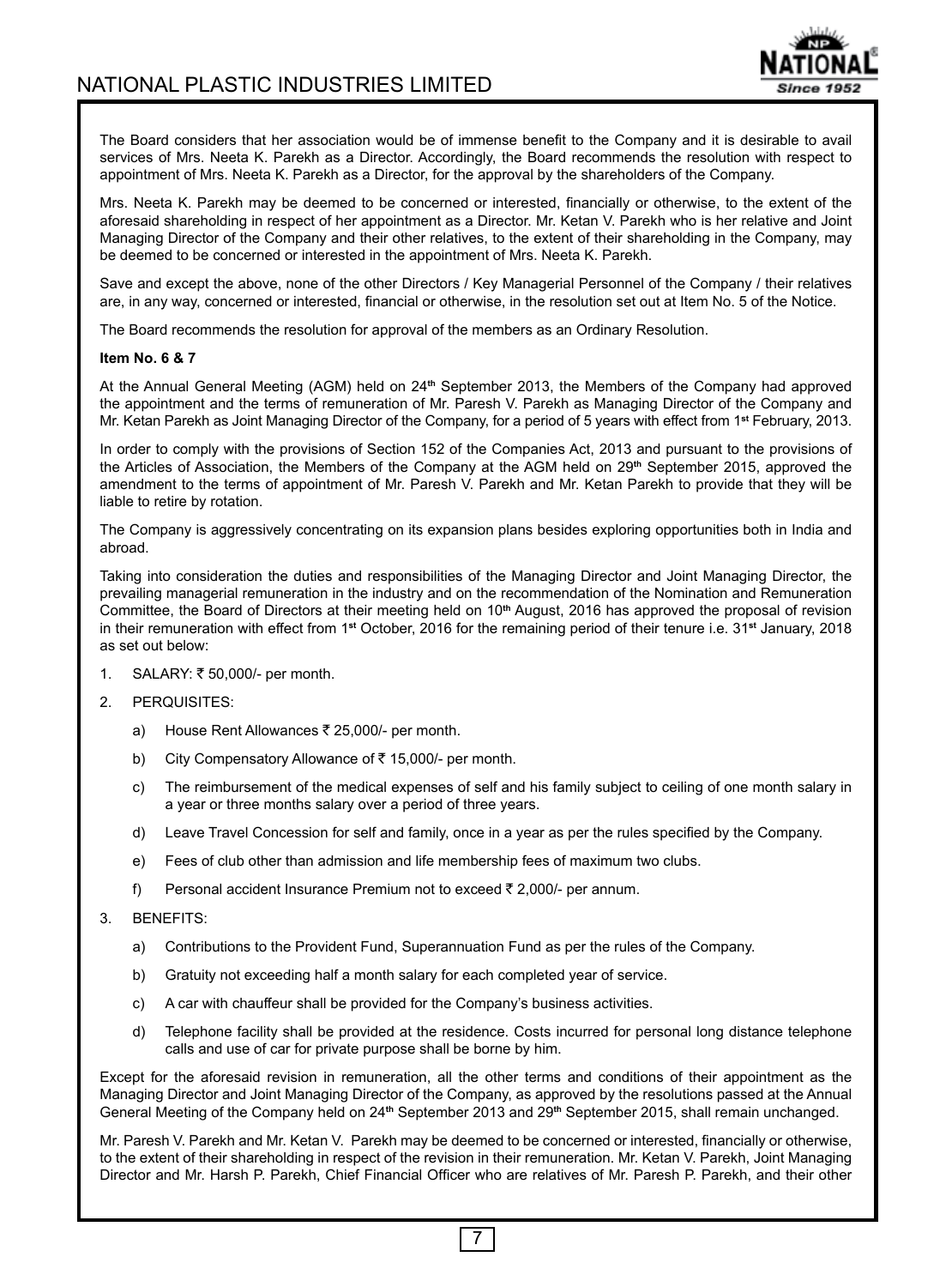

relatives, to the extent of their shareholding in the Company, may be deemed to be concerned or interested in the revision in remuneration of Mr. Paresh V. Parekh.

Mr. Paresh V. Parekh, Managing Director and Mrs. Neeta K. Parekh, Director who are relatives of Mr. Ketan V. Parekh, and their other relatives, to the extent of their shareholding in the Company, may be deemed to be concerned or interested in the revision in remuneration of Mr. Ketan V. Parekh.

Save and except the above, none of the other Directors / Key Managerial Personnel of the Company / their relatives are, in any way, concerned or interested, financial or otherwise, in the resolution set out at Item No. 6 and 7 of the Notice.

The Board recommends the resolution for approval of the members as an Ordinary Resolution.

### **On behalf of the Board of Directors For NATIONAL PLASTIC INDUSTRIES LIMITED**

**Place: Mumbai PARESH V. PAREKH Date: 10th August, 2016** 

#### **Details of Director seeking re-appointment at the Annual General Meeting**

| Name of the Director                                                                                     | Mr. Paresh V. Parekh                                                                                                                                                                            |  |
|----------------------------------------------------------------------------------------------------------|-------------------------------------------------------------------------------------------------------------------------------------------------------------------------------------------------|--|
| Date of Birth                                                                                            | April 15, 1965                                                                                                                                                                                  |  |
| <b>DIN</b>                                                                                               | 00432673                                                                                                                                                                                        |  |
| Date of Appointment                                                                                      | March 10, 1993                                                                                                                                                                                  |  |
| Qualification                                                                                            | Business Management Graduate from U.S.A.                                                                                                                                                        |  |
| Expertise in specific functional areas                                                                   | Expertise in Management & Finance.<br>He has over 20 years of experience in corporate management.<br>As a Managing Director, he is responsible for the day to day<br>operations of the Company. |  |
| Directorships held in other public companies<br>(excluding foreign companies and Section 8<br>companies) | Organization of Plastics Processors of India                                                                                                                                                    |  |
| Memberships/Chairmanships of committees of<br>other public companies                                     | Nil                                                                                                                                                                                             |  |
| Number of shares held in the Company                                                                     | 11,41,401                                                                                                                                                                                       |  |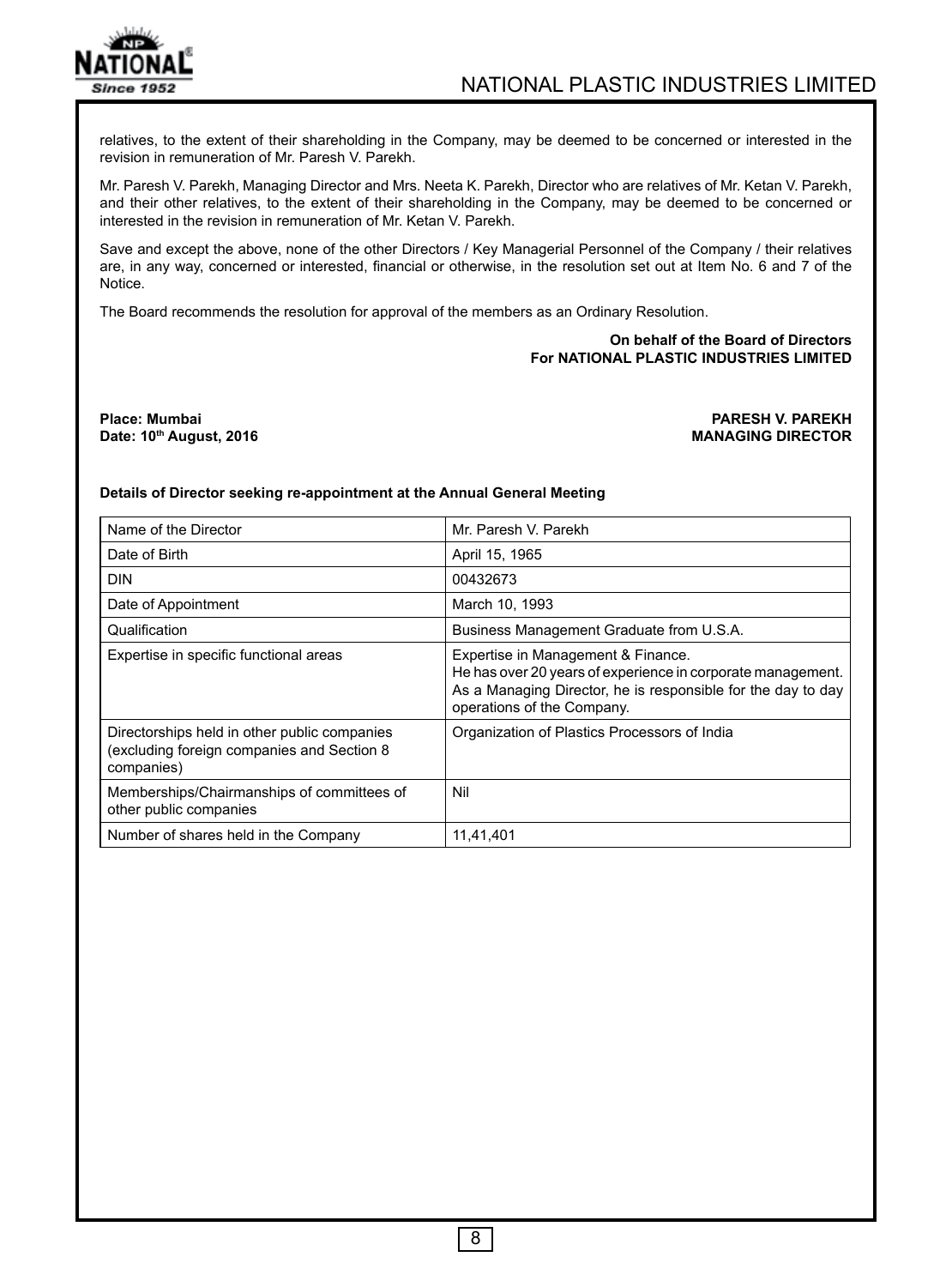# NATIONAL PLASTIC INDUSTRIES LIMITED



I  $\mathbf{I}$ I.

I п

ı

 $\mathbf{I}$ I

 $\mathbf{I}$ ı ı T I п I ı  $\mathbf{I}$ I

ı I I ı п ı  $\mathbf{I}$ 

> ı п

> I

п

## **NATIONAL PLASTIC INDUSTRIES LIMITED**

CIN No.: L25200MH1987PLC044707 Registered Office: A-59, MIDC, Road No. 1, Marol, Andheri (East), Mumbai – 400 093. Corporate Office: Office No. 213,214 & 215, 2**nd** Floor, Hubtown Solaris, N. S. Phadke Marg, Andheri (East), Mumbai - 400069 Email: info@nationalplastic.com, Website: www.nationalplastic.com Phone No.: 022 - 67669999 Fax: 022 - 267669998

### **ATTENDANCE SLIP**

(29**th** Annual General Meeting)

| DP ID No. & Client ID No. / Folio No.                             |  |
|-------------------------------------------------------------------|--|
| Name and Address of the Shareholder<br>in Block Letters           |  |
| Name of the Joint Holder(s), if any (in<br><b>Block Letters</b> ) |  |
| No. of Shares held                                                |  |
| Name of Proxy, if any (in Block Letters)                          |  |

I certify that I am a member/proxy of the Company.

I/We hereby record my/our presence at the Twenty Ninth Annual General Meeting of the Members of National Plastic Industries Limited held on Thursday, 22**nd** September, 2016 at 11.00 a.m. at Sai Palace Hotel, Chakala M.I.D.C., Andheri (East), Mumbai - 400 093 and/or any adjournment thereof.

> \_\_\_\_\_\_\_\_\_\_\_\_\_\_\_\_\_\_\_\_\_\_\_ Member's/ Proxy's Signature

**Since 1952** 

Note: Please fill this attendance slip and hand it over at the entrance of the Hall.